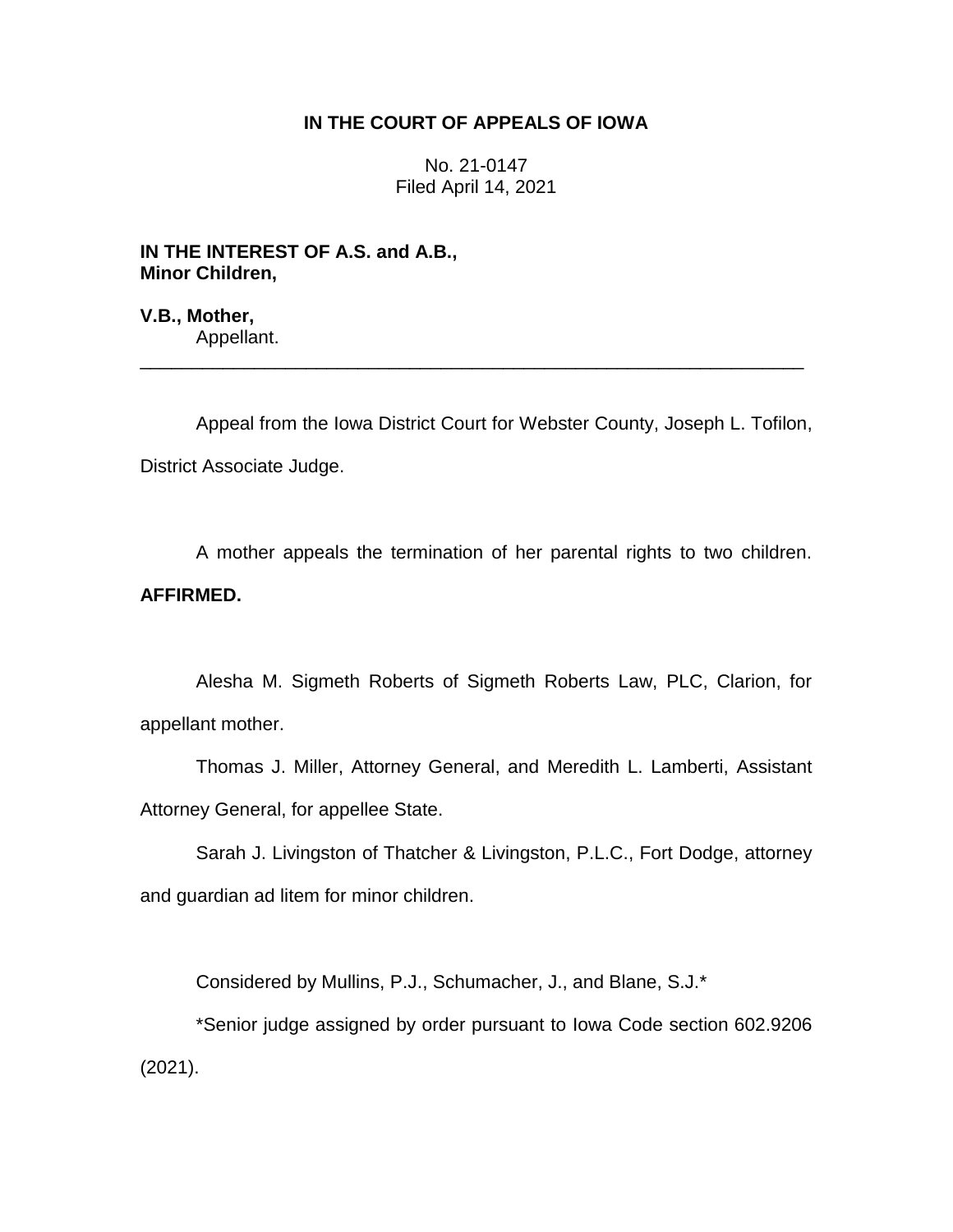### **BLANE, Senior Judge.**

A mother appeals the termination of her parental rights to two children. We find the State proved the statutory grounds for termination existed, termination was in the children's best interests, and additional time is not warranted. We affirm.

# **I. FACTS AND PRIOR PROCEEDINGS.**

This family came to the attention of the department of human services (DHS) upon reports the mother was using methamphetamine while caring for the children. The children were five and one year old at the time. At the time of their removal from the mother, the family was homeless. The mother often left the children with a family friend, on one occasion for four months. The children were initially placed with the family friend and later with a foster family. When the first family had to move out of state, they were placed with a second foster family, who have become a pre-adoptive home.

After removal, the DHS began providing the family services. In a "contract of expectations," the mother agreed to pursue certain goals to reduce the safety concerns and risk factors that prevented reunification with her children. Among other promises, she agreed to:

- establish a stable residence appropriate for children;
- maintain her sobriety;
- complete a substance-abuse evaluation and treatment and follow all recommendations;
- complete a mental-health evaluation and follow all recommendations;
- participate in in-home services including attending visitation and working to obtain parenting skills; and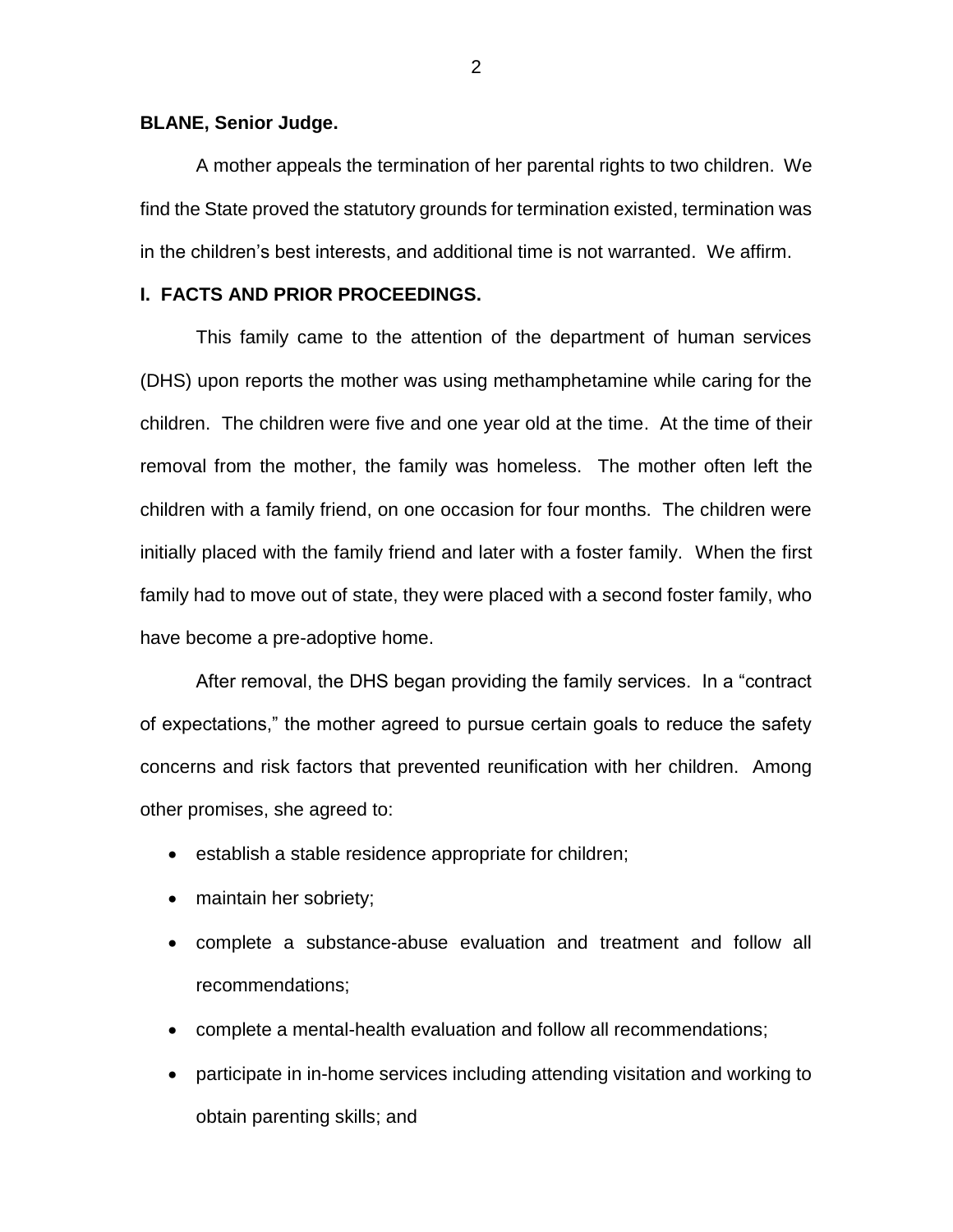• refrain from illegal activities.

At the time of the termination hearing, the mother had obtained a stable home, which her parents purchased for her. It was furnished and appropriate for the children. But even after obtaining this residence, the mother had problems letting people live in her house who were not appropriate or approved to be around the children, including people with open child-welfare cases. The mother reported these people damaged her house, including breaking her front and back doors, making the locks inoperable. But she never made a police report and only removed these people at DHS's insistence.

The mother has a troubled and persistent history with substance abuse. She acknowledged to service providers that she continued to use methamphetamine throughout the case. She testified she has not maintained sobriety for longer than a month since DHS became involved. The family support specialist (FSS) reported her repeated attempts to get the mother to attend a substance-abuse evaluation by offering her rides, setting up appointments, and other support. The mother repeatedly blew off the appointments or made excuses for not going. Other times, the mother began some type of treatment and then failed to comply with requirements or to appear for regular services.

DHS also asked the mother to submit to regular drug testing, requesting over twenty such tests during the proceedings. The mother did not comply, failing to show up for most of the tests. When she did test, twice she was negative for all substances, but three times the results were positive. Two weeks before the termination hearing, the mother's drug test was positive for methamphetamine. And two days before the termination hearing, during a visitation, the mother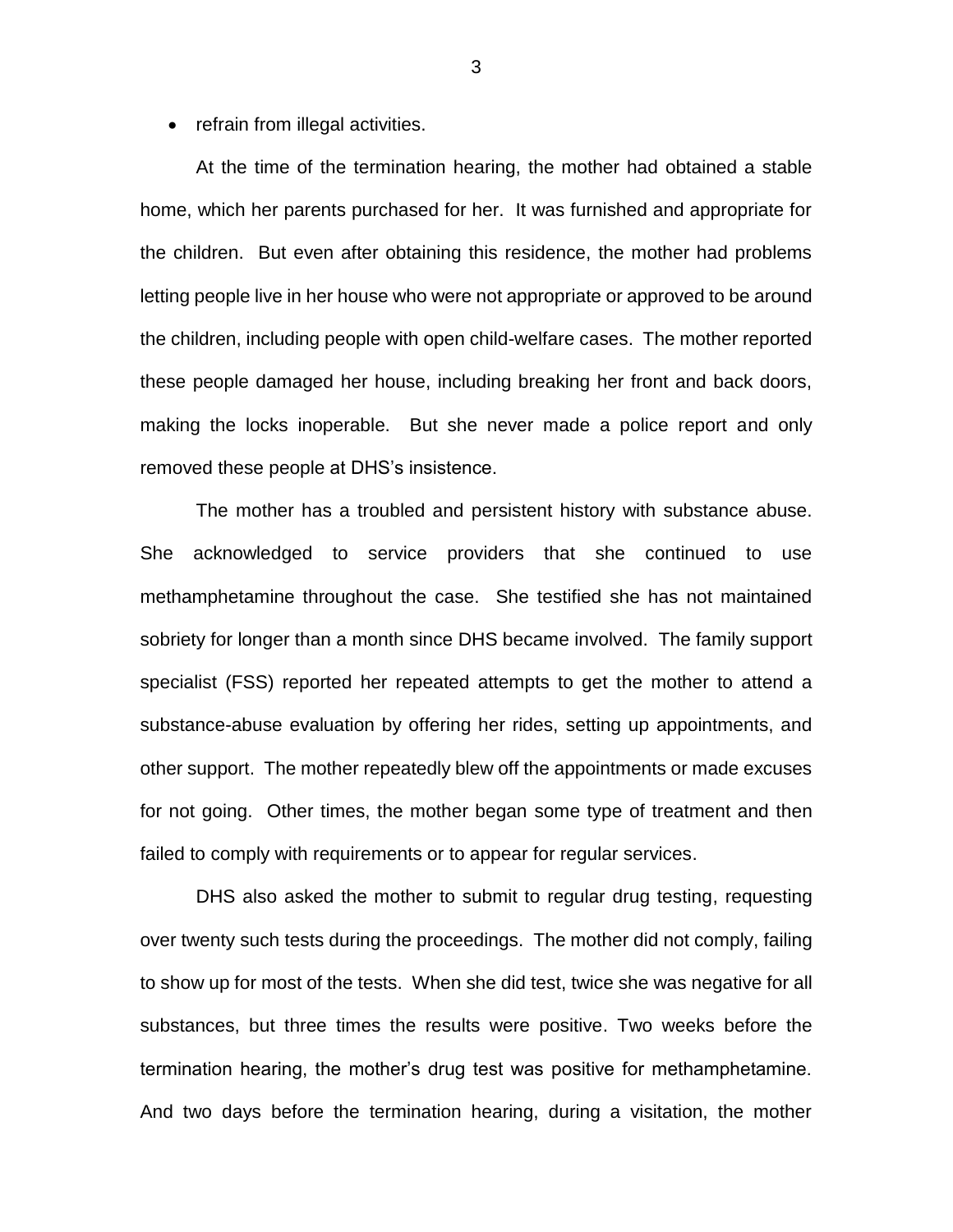informed the FSS worker her skin patch would be positive for methamphetamine because she had been using.

The mother also had not completed a mental-health evaluation, despite repeated encouragement and assistance from the FSS and DHS social worker. The mother told DHS she wanted to focus on her substance-abuse issues first but made no real progress on that either. The DHS social worker continued to have concerns about the mother's mental health because, about a month before the termination hearing, she expressed suicidal ideation to the social worker.

The mother has consistently attended visits with the children, missing very few. But the FSS reported the mother is occasionally late or unprepared and relies too much on others during her parenting time. The mother was never able to move beyond supervised visitations. There had been no trial home stays. The FSS and DHS worker acknowledged a bond between the mother and children and believed they loved each other. But both said the family's affectionate greetings at visitations quickly gave way to greater interest in toys and snacks. The FSS testified the mother "doesn't actually interact with [the children] very much during the visits, she just watches them play."

Both children have struggled with being moved in and out of placements during the case but are doing well in their current foster home. They both have mental-health diagnoses, and the older child has an individualized education program at school. He is attending therapy and working on addressing traumarelated behavioral and anger issues. The foster parents are working with him to develop good strategies for addressing those issues. The DHS social worker testified the children are bonded to the foster family. The foster parents maintain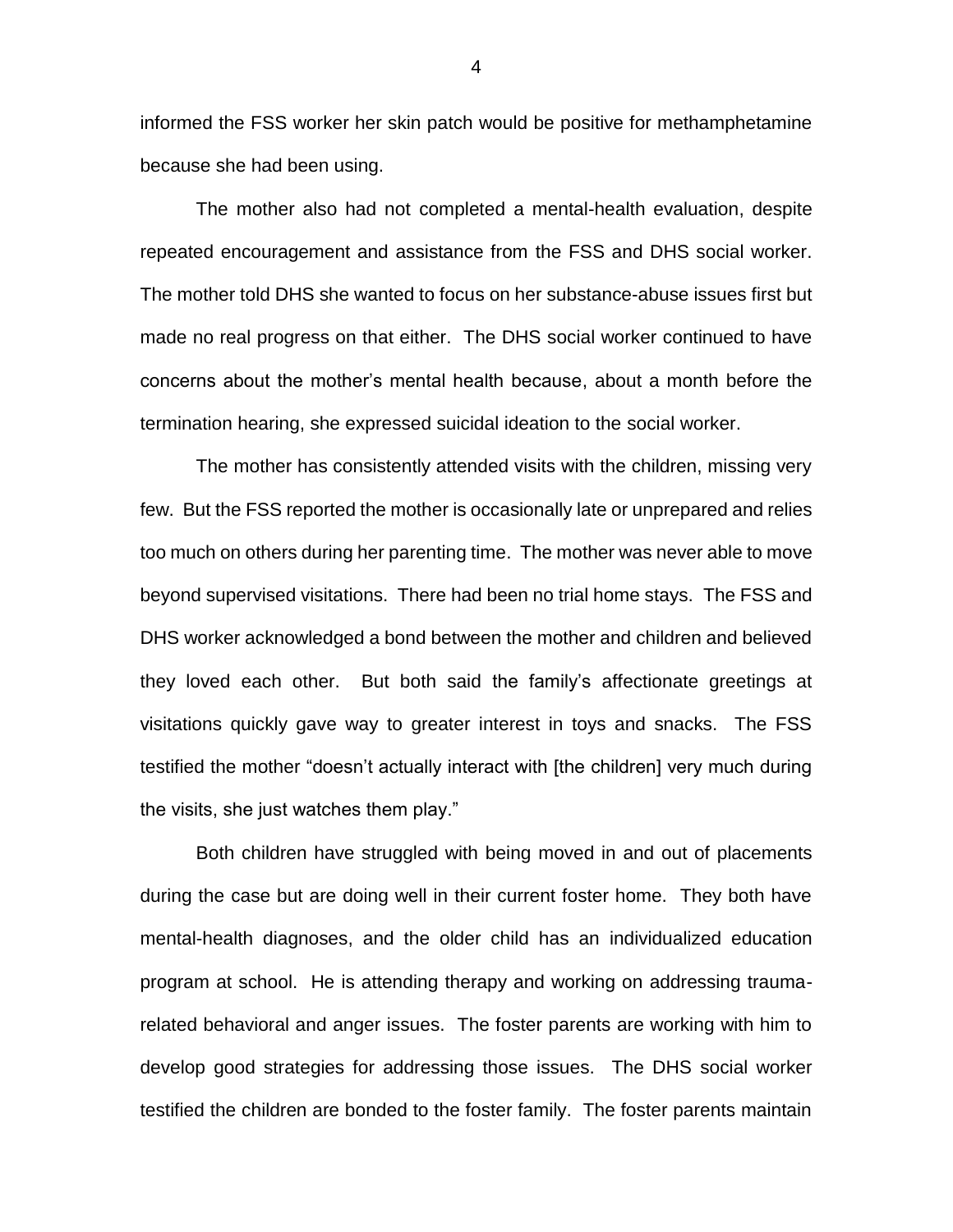a routine for them and help them with doctor and therapy appointments, schooling, and visitations.

The State petitioned to terminate parental rights when the children had been out of the mother's care for one year. A.S. was six years old at the time of the termination hearing, and A.B. was two. After a hearing, the juvenile court terminated her rights, pursuant to Iowa Code section 232.116(1)(f) (2020) as to the older child, and section 232.116(1)(h) as to the younger. The mother appeals.<sup>1</sup>

#### **II. SCOPE OF REVIEW.**

"We review child-welfare proceedings de novo." *In re A.H.*, 950 N.W.2d 27, 33 (Iowa Ct. App. 2020). "The juvenile court's fact findings do not bind us, but we give them weight, particularly with regard to credibility." *Id*. "Our primary concern is the best interests of the children." *Id*.

#### **III. ANALYSIS.**

 $\overline{a}$ 

At the outset, we must clarify the issues raised on appeal. "We use a threestep analysis to review termination of parental rights" cases. *In re A.S.*, 906 N.W.2d 467, 472 (Iowa 2018). First, we determine whether the ground for termination under section 232.116(1) has been established. *See* Iowa Code § 232.116(1); *A.S.*, 906 N.W.2d at 472–73. Then, we determine whether the termination is in the children's best interests. *See* Iowa Code § 232.116(2); *A.S.*, 906 N.W.2d at 473. Finally, we consider whether any of the additional statutory

 $1$  The juvenile court also terminated the rights of a legal father and a putative father. The fathers do not participate in this appeal.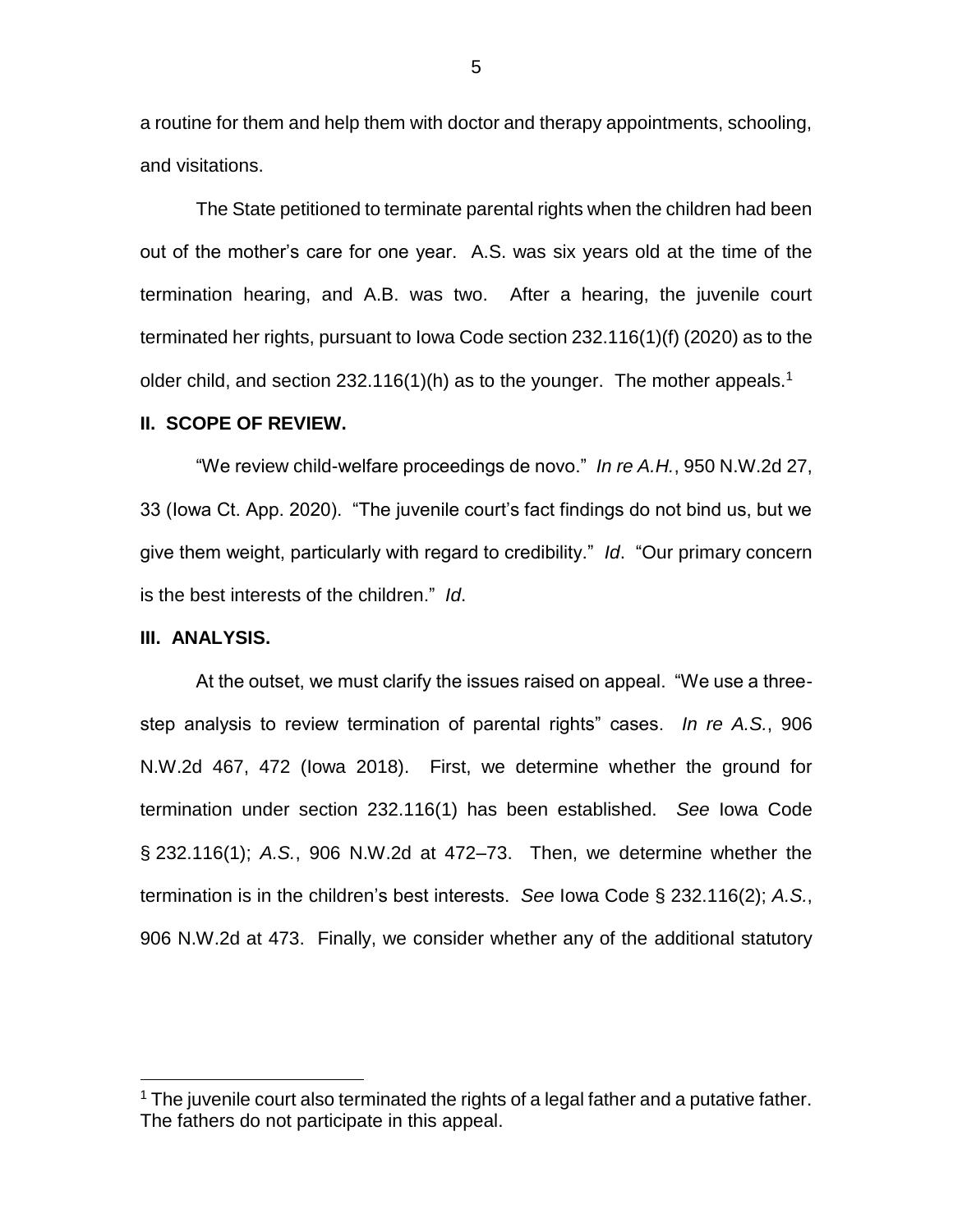factors apply to preclude termination. *See* Iowa Code § 232.116(3); *A.S.*, 906 N.W.2d at 473.<sup>2</sup>

In her petition, the mother argues it is not in the children's best interests to terminate her parental rights but she does not cite Iowa Code section 232.116(2). Instead, she cites the statutory grounds for termination under Iowa Code section 232.116(1), paragraphs (f) and (h), and, in addition, discusses best interests generally. We find she raised both issues and proceed to address the merits.

#### **A. Statutory Grounds for Termination.**

 $\overline{a}$ 

The juvenile court found sufficient evidence to terminate the mother's parental rights pursuant to Iowa Code section 232.116(1), paragraph (f) for A.S., and paragraph (h) for A.B. The mother appears to challenge only one element that both paragraphs share: the requirement that the State prove "at the present time the child[ren] cannot be returned to the custody of the child[ren's] parents." lowa Code  $\S$  232.116(1)(f)(4), (h)(4). In her petition on appeal, the mother contends it is in the children's best interests to be returned to her custody. "[A] child cannot be returned to the custody of the child's parent . . . if by doing so the child would be exposed to any harm amounting to a new child in need of assistance adjudication." *In re M.M.*, 483 N.W.2d 812, 814 (Iowa 1992). "The threat of probable harm will justify termination, and the perceived harm need not be the one that supported the child's initial removal from the home." *Id*.

Unfortunately, in this case, the initial grounds for removal still exist because the mother has not addressed her persistent substance-abuse problem. This was

 $2$  The mother does not request application of one of the exceptions to termination, so we need not address this step. *See In re P.L.*, 778 N.W.2d 33, 40 (Iowa 2010).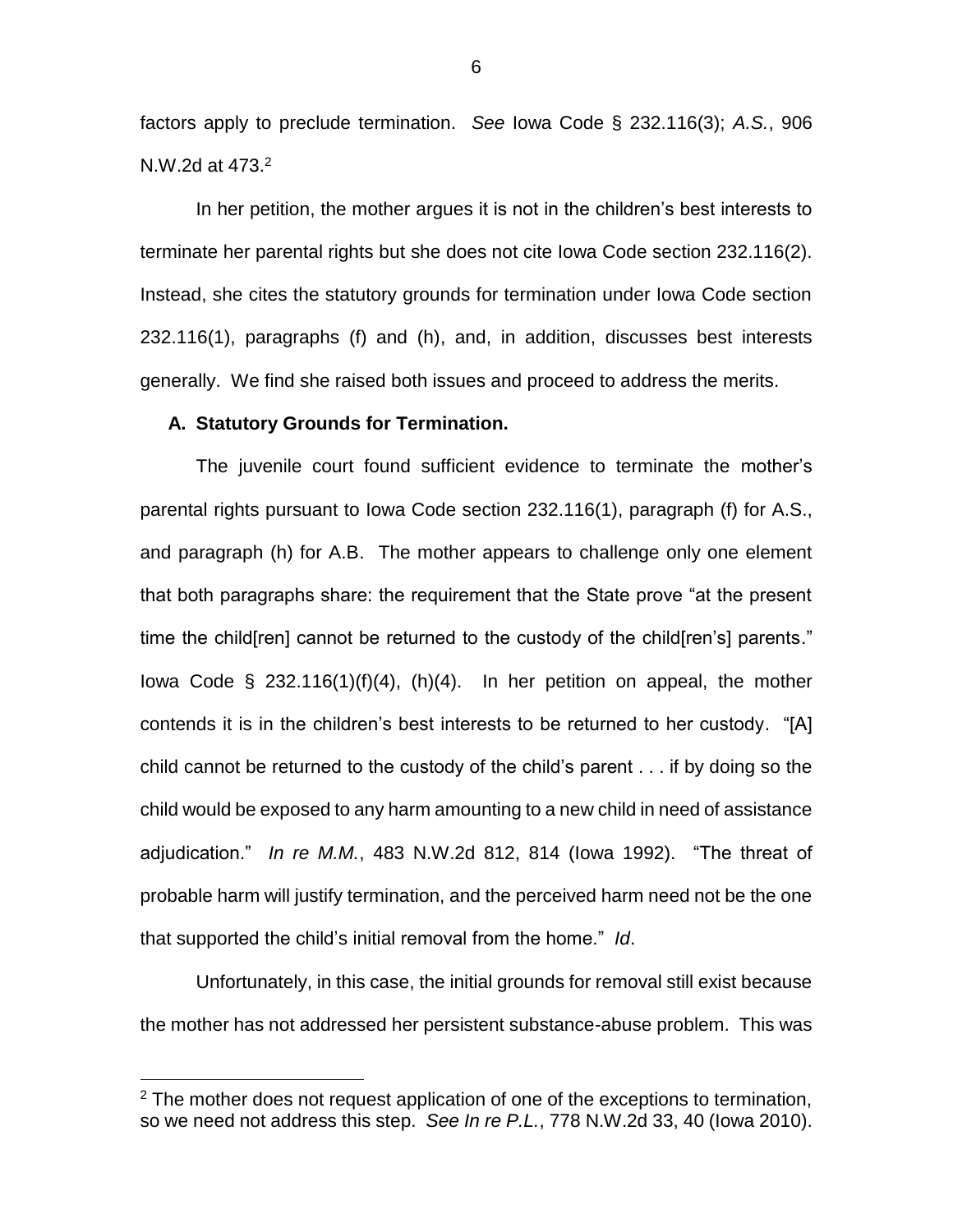one of the main goals in her contract of expectations. Yet, she admitted to using methamphetamine right through the proceedings. *See In re J.S.*, 846 N.W.2d 36, 42 (Iowa 2014) ("[A] juvenile court could reasonably determine that a parent's active addiction to methamphetamine is 'imminently likely' to result in harmful effects to the physical, mental, or social wellbeing of the children in the parent's care." (citation omitted)). She mostly refused to test, and gave three positive drug tests. She repeatedly made promises to seek treatment and never successfully did so—the farthest she got was completing a substance-abuse evaluation and attending a couple appointments. She made even less progress in required mental-health therapy. The mother insists she wants to pursue mental-health therapy in her own time once she competes substance-abuse treatment, but has made practically no progress in those requirements. This ground alone is enough for the State to show the children cannot safely be returned to the mother. We find the State proved the statutory grounds for termination.

### **B. Best Interests.**

The mother next argues termination is not in the children's best interests. In making the best-interests determination, we give primary consideration to the children's safety, the best placement for furthering their long-term nurturing and growth, as well as their physical, mental, and emotional condition and needs. Iowa Code § 232.116(2); *see P.L.*, 778 N.W.2d at 37. Safety and the need for a permanent home mark the "defining elements" in a child's best interests. *In re J.E.*, 723 N.W.2d 793, 802 (Iowa 2006) (Cady, J., concurring specially).

The children have been continuously out of the home for over a year. The mother has not made enough progress in her substance-abuse or mental-health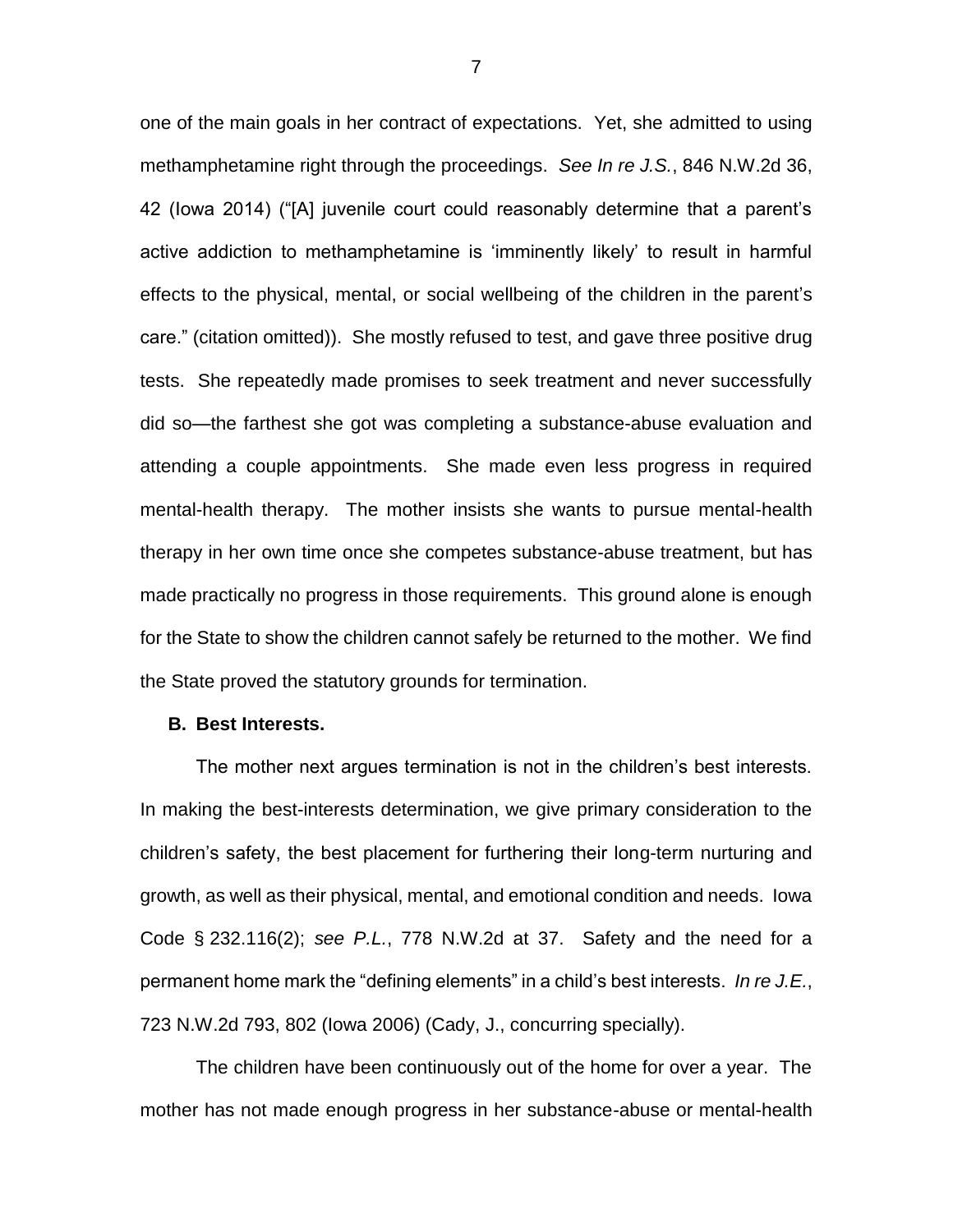condition to resume their care. With the passing of that statutory mile-marker, we must view the case with a sense of urgency. *See In re C.B.*, 611 N.W.2d 489, 495 (Iowa 2000); *see also* Iowa Code § 232.116(1)(f)(3) (setting the timeline for termination), (h)(3) (same).

The DHS and FSS providers testified the children are confused and anxious about their living situation and who will take care of them to the point of consistently calling the FSS worker "mom," even when corrected. They have been moved through three different homes during this case, and are finally established in a safe and stable home with the foster family. The foster family has diligently tended to their specific needs. The mother insists it is not her fault DHS moved the children several times. But it is the mother's continued failure to become a safe parent so as to meet the children's needs that has prevented their reunification. Here, the children's best interests compel termination of the mother's rights. The best opportunity for the children's long-term safety is to terminate the mother's parental rights and pursue adoption into a permanent home.

### **C. Six-Month Extension.**

Next, the mother argues the juvenile court should have given her additional time to work toward reunification. To grant an extension of six months, under Iowa Code section 232.104(2)(b), the court must determine the need for removal will no longer exist at the end of that time. *In re A.A.G.*, 708 N.W.2d 85, 89 (Iowa Ct. App. 2005). The mother points out that she has her own home, which DHS agrees is suitable for the children, she has removed unsafe people from the home, she has consistently attended visitation with no significant safety concerns being noted,